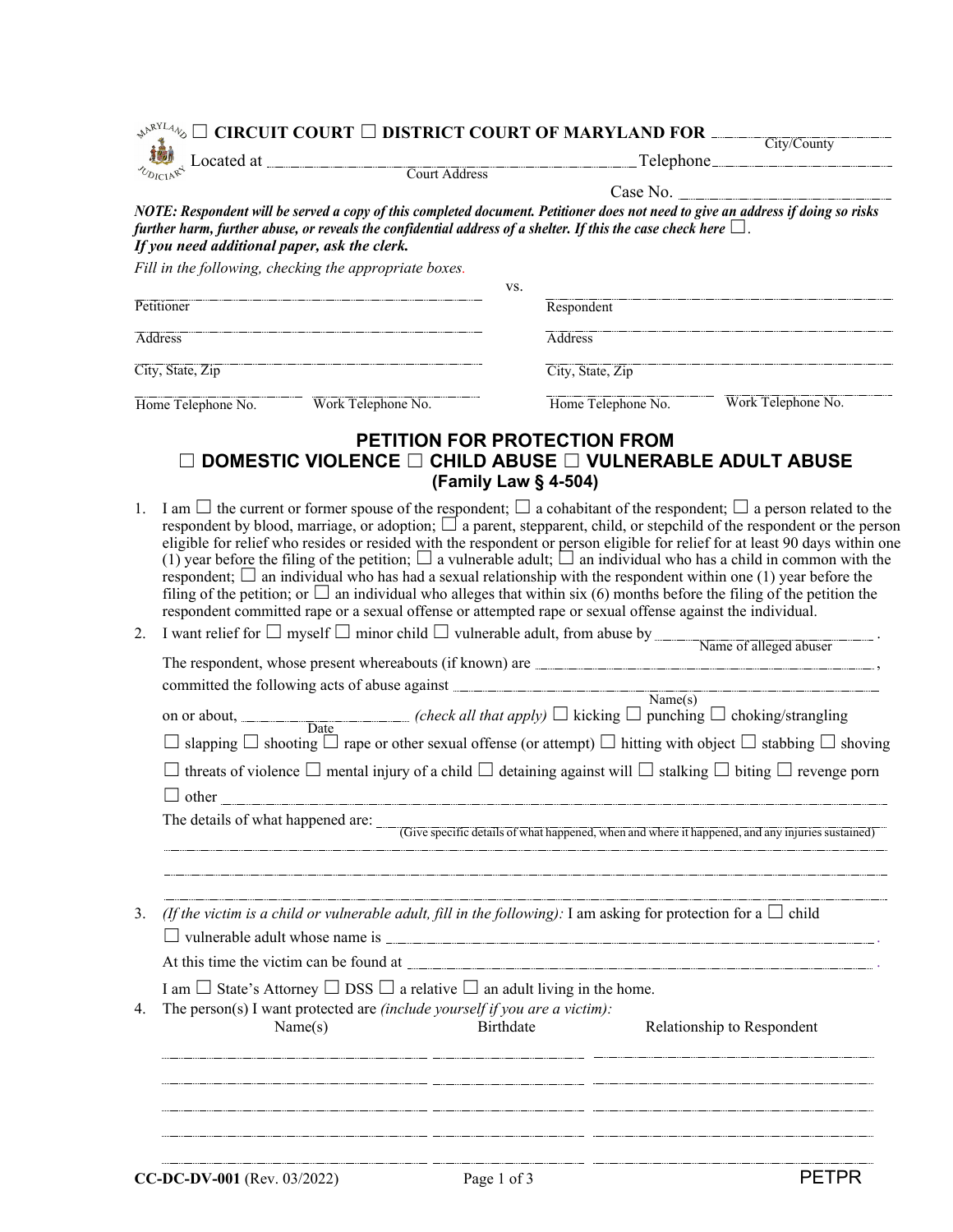| $VS.$ -<br>Respondent<br>Petitioner<br>The person(s) I want protected now lives, or has lived, with the respondent for the following period of time during<br>5.<br>There $\Box$ are $\Box$ are not additional persons living in the home.<br>I know of the following court cases involving me, or the person I want protected, and the respondent. (examples<br>6.<br>include: paternity, child support, divorce, custody, domestic violence, juvenile cases, criminal cases).<br>Kind of Case<br>Year Filed<br>Court<br>Result or Status (if you know)<br>,一个人的人都不能在这里,我们的人都不能在这里,我们就会不能在这里,我们就会不能在这里,我们就会不能在这里的人,我们就会不能在这里的人,我们就会不能在这里的人,<br>第一百一十一章 我们的人,我们就会不能在这里的人,我们就会不能在这里的人,我们就会不能在这里的人,我们就会不能在这里的人,我们就会不能在这里的人,我们就会不能在<br>I have received a Final Protective Order against the same respondent that expired within one (1) year of the abuse<br>7.<br>alleged in this petition, and which was issued for a period of at least six (6) months.<br>$\Box$ Date issued<br>□ Date expired <u>Date is a series</u><br>□ Location where issued<br>City/County/State<br>Describe all past injuries the respondent has caused the victim, and give date, if known<br>8.<br>,我们就会在这里的时候,我们就会在这里的时候,我们就会在这里的时候,我们就会在这里的时候,我们就会在这里的时候,我们就会在这里的时候,我们就会在这里的时候,我们<br>The respondent owns or has access to the following firearms: North American Community of the respondent owns or has access to the following firearms:<br>9.<br>10. I want the court to order the respondent: (NOTE: Petitioner need not give an address if doing so risks further abuse)<br>NOT to abuse or threaten to abuse<br>$\overline{\text{Name}(s)}$<br>NOT to contact, attempt to contact, or harass<br>$\overline{\text{Name(s)}}$<br>$\Box$ NOT to go to the residence(s) at $\Box$<br>Address<br>NOT to go to the school(s) at $\frac{1}{\sqrt{1-\frac{1}{n}}}\sqrt{\frac{1}{n}}$ Name of school and address<br>NOT to go to the child care provider(s)<br>Name of child care provider and address<br>NOT to go to the work place(s) at $\frac{1}{\sqrt{1-\frac{1}{\sqrt{1-\frac{1}{\sqrt{1-\frac{1}{\sqrt{1-\frac{1}{\sqrt{1-\frac{1}{\sqrt{1-\frac{1}{\sqrt{1-\frac{1}{\sqrt{1-\frac{1}{\sqrt{1-\frac{1}{\sqrt{1-\frac{1}{\sqrt{1-\frac{1}{\sqrt{1-\frac{1}{\sqrt{1-\frac{1}{\sqrt{1-\frac{1}{\sqrt{1-\frac{1}{\sqrt{1-\frac{1}{\sqrt{1-\frac{1}{\sqrt{1-\frac{1}{\sqrt{1-\frac{1}{\sqrt{1-\frac{1}{\$<br>Name(s) |  |  |  |  |  |  |  |
|--------------------------------------------------------------------------------------------------------------------------------------------------------------------------------------------------------------------------------------------------------------------------------------------------------------------------------------------------------------------------------------------------------------------------------------------------------------------------------------------------------------------------------------------------------------------------------------------------------------------------------------------------------------------------------------------------------------------------------------------------------------------------------------------------------------------------------------------------------------------------------------------------------------------------------------------------------------------------------------------------------------------------------------------------------------------------------------------------------------------------------------------------------------------------------------------------------------------------------------------------------------------------------------------------------------------------------------------------------------------------------------------------------------------------------------------------------------------------------------------------------------------------------------------------------------------------------------------------------------------------------------------------------------------------------------------------------------------------------------------------------------------------------------------------------------------------------------------------------------------------------------------------------------------------------------------------------------------------------------------------------------------------------------------------------------------------------------------------------------------------------------------------------------------------------------------------------------------------------------------------------------------------------------------------------------------------------------------------------------------------------------------------|--|--|--|--|--|--|--|
|                                                                                                                                                                                                                                                                                                                                                                                                                                                                                                                                                                                                                                                                                                                                                                                                                                                                                                                                                                                                                                                                                                                                                                                                                                                                                                                                                                                                                                                                                                                                                                                                                                                                                                                                                                                                                                                                                                                                                                                                                                                                                                                                                                                                                                                                                                                                                                                                  |  |  |  |  |  |  |  |
|                                                                                                                                                                                                                                                                                                                                                                                                                                                                                                                                                                                                                                                                                                                                                                                                                                                                                                                                                                                                                                                                                                                                                                                                                                                                                                                                                                                                                                                                                                                                                                                                                                                                                                                                                                                                                                                                                                                                                                                                                                                                                                                                                                                                                                                                                                                                                                                                  |  |  |  |  |  |  |  |
|                                                                                                                                                                                                                                                                                                                                                                                                                                                                                                                                                                                                                                                                                                                                                                                                                                                                                                                                                                                                                                                                                                                                                                                                                                                                                                                                                                                                                                                                                                                                                                                                                                                                                                                                                                                                                                                                                                                                                                                                                                                                                                                                                                                                                                                                                                                                                                                                  |  |  |  |  |  |  |  |
|                                                                                                                                                                                                                                                                                                                                                                                                                                                                                                                                                                                                                                                                                                                                                                                                                                                                                                                                                                                                                                                                                                                                                                                                                                                                                                                                                                                                                                                                                                                                                                                                                                                                                                                                                                                                                                                                                                                                                                                                                                                                                                                                                                                                                                                                                                                                                                                                  |  |  |  |  |  |  |  |
|                                                                                                                                                                                                                                                                                                                                                                                                                                                                                                                                                                                                                                                                                                                                                                                                                                                                                                                                                                                                                                                                                                                                                                                                                                                                                                                                                                                                                                                                                                                                                                                                                                                                                                                                                                                                                                                                                                                                                                                                                                                                                                                                                                                                                                                                                                                                                                                                  |  |  |  |  |  |  |  |
|                                                                                                                                                                                                                                                                                                                                                                                                                                                                                                                                                                                                                                                                                                                                                                                                                                                                                                                                                                                                                                                                                                                                                                                                                                                                                                                                                                                                                                                                                                                                                                                                                                                                                                                                                                                                                                                                                                                                                                                                                                                                                                                                                                                                                                                                                                                                                                                                  |  |  |  |  |  |  |  |
|                                                                                                                                                                                                                                                                                                                                                                                                                                                                                                                                                                                                                                                                                                                                                                                                                                                                                                                                                                                                                                                                                                                                                                                                                                                                                                                                                                                                                                                                                                                                                                                                                                                                                                                                                                                                                                                                                                                                                                                                                                                                                                                                                                                                                                                                                                                                                                                                  |  |  |  |  |  |  |  |
|                                                                                                                                                                                                                                                                                                                                                                                                                                                                                                                                                                                                                                                                                                                                                                                                                                                                                                                                                                                                                                                                                                                                                                                                                                                                                                                                                                                                                                                                                                                                                                                                                                                                                                                                                                                                                                                                                                                                                                                                                                                                                                                                                                                                                                                                                                                                                                                                  |  |  |  |  |  |  |  |
|                                                                                                                                                                                                                                                                                                                                                                                                                                                                                                                                                                                                                                                                                                                                                                                                                                                                                                                                                                                                                                                                                                                                                                                                                                                                                                                                                                                                                                                                                                                                                                                                                                                                                                                                                                                                                                                                                                                                                                                                                                                                                                                                                                                                                                                                                                                                                                                                  |  |  |  |  |  |  |  |
|                                                                                                                                                                                                                                                                                                                                                                                                                                                                                                                                                                                                                                                                                                                                                                                                                                                                                                                                                                                                                                                                                                                                                                                                                                                                                                                                                                                                                                                                                                                                                                                                                                                                                                                                                                                                                                                                                                                                                                                                                                                                                                                                                                                                                                                                                                                                                                                                  |  |  |  |  |  |  |  |
|                                                                                                                                                                                                                                                                                                                                                                                                                                                                                                                                                                                                                                                                                                                                                                                                                                                                                                                                                                                                                                                                                                                                                                                                                                                                                                                                                                                                                                                                                                                                                                                                                                                                                                                                                                                                                                                                                                                                                                                                                                                                                                                                                                                                                                                                                                                                                                                                  |  |  |  |  |  |  |  |
|                                                                                                                                                                                                                                                                                                                                                                                                                                                                                                                                                                                                                                                                                                                                                                                                                                                                                                                                                                                                                                                                                                                                                                                                                                                                                                                                                                                                                                                                                                                                                                                                                                                                                                                                                                                                                                                                                                                                                                                                                                                                                                                                                                                                                                                                                                                                                                                                  |  |  |  |  |  |  |  |
|                                                                                                                                                                                                                                                                                                                                                                                                                                                                                                                                                                                                                                                                                                                                                                                                                                                                                                                                                                                                                                                                                                                                                                                                                                                                                                                                                                                                                                                                                                                                                                                                                                                                                                                                                                                                                                                                                                                                                                                                                                                                                                                                                                                                                                                                                                                                                                                                  |  |  |  |  |  |  |  |
|                                                                                                                                                                                                                                                                                                                                                                                                                                                                                                                                                                                                                                                                                                                                                                                                                                                                                                                                                                                                                                                                                                                                                                                                                                                                                                                                                                                                                                                                                                                                                                                                                                                                                                                                                                                                                                                                                                                                                                                                                                                                                                                                                                                                                                                                                                                                                                                                  |  |  |  |  |  |  |  |
|                                                                                                                                                                                                                                                                                                                                                                                                                                                                                                                                                                                                                                                                                                                                                                                                                                                                                                                                                                                                                                                                                                                                                                                                                                                                                                                                                                                                                                                                                                                                                                                                                                                                                                                                                                                                                                                                                                                                                                                                                                                                                                                                                                                                                                                                                                                                                                                                  |  |  |  |  |  |  |  |
|                                                                                                                                                                                                                                                                                                                                                                                                                                                                                                                                                                                                                                                                                                                                                                                                                                                                                                                                                                                                                                                                                                                                                                                                                                                                                                                                                                                                                                                                                                                                                                                                                                                                                                                                                                                                                                                                                                                                                                                                                                                                                                                                                                                                                                                                                                                                                                                                  |  |  |  |  |  |  |  |
|                                                                                                                                                                                                                                                                                                                                                                                                                                                                                                                                                                                                                                                                                                                                                                                                                                                                                                                                                                                                                                                                                                                                                                                                                                                                                                                                                                                                                                                                                                                                                                                                                                                                                                                                                                                                                                                                                                                                                                                                                                                                                                                                                                                                                                                                                                                                                                                                  |  |  |  |  |  |  |  |
|                                                                                                                                                                                                                                                                                                                                                                                                                                                                                                                                                                                                                                                                                                                                                                                                                                                                                                                                                                                                                                                                                                                                                                                                                                                                                                                                                                                                                                                                                                                                                                                                                                                                                                                                                                                                                                                                                                                                                                                                                                                                                                                                                                                                                                                                                                                                                                                                  |  |  |  |  |  |  |  |
|                                                                                                                                                                                                                                                                                                                                                                                                                                                                                                                                                                                                                                                                                                                                                                                                                                                                                                                                                                                                                                                                                                                                                                                                                                                                                                                                                                                                                                                                                                                                                                                                                                                                                                                                                                                                                                                                                                                                                                                                                                                                                                                                                                                                                                                                                                                                                                                                  |  |  |  |  |  |  |  |
|                                                                                                                                                                                                                                                                                                                                                                                                                                                                                                                                                                                                                                                                                                                                                                                                                                                                                                                                                                                                                                                                                                                                                                                                                                                                                                                                                                                                                                                                                                                                                                                                                                                                                                                                                                                                                                                                                                                                                                                                                                                                                                                                                                                                                                                                                                                                                                                                  |  |  |  |  |  |  |  |